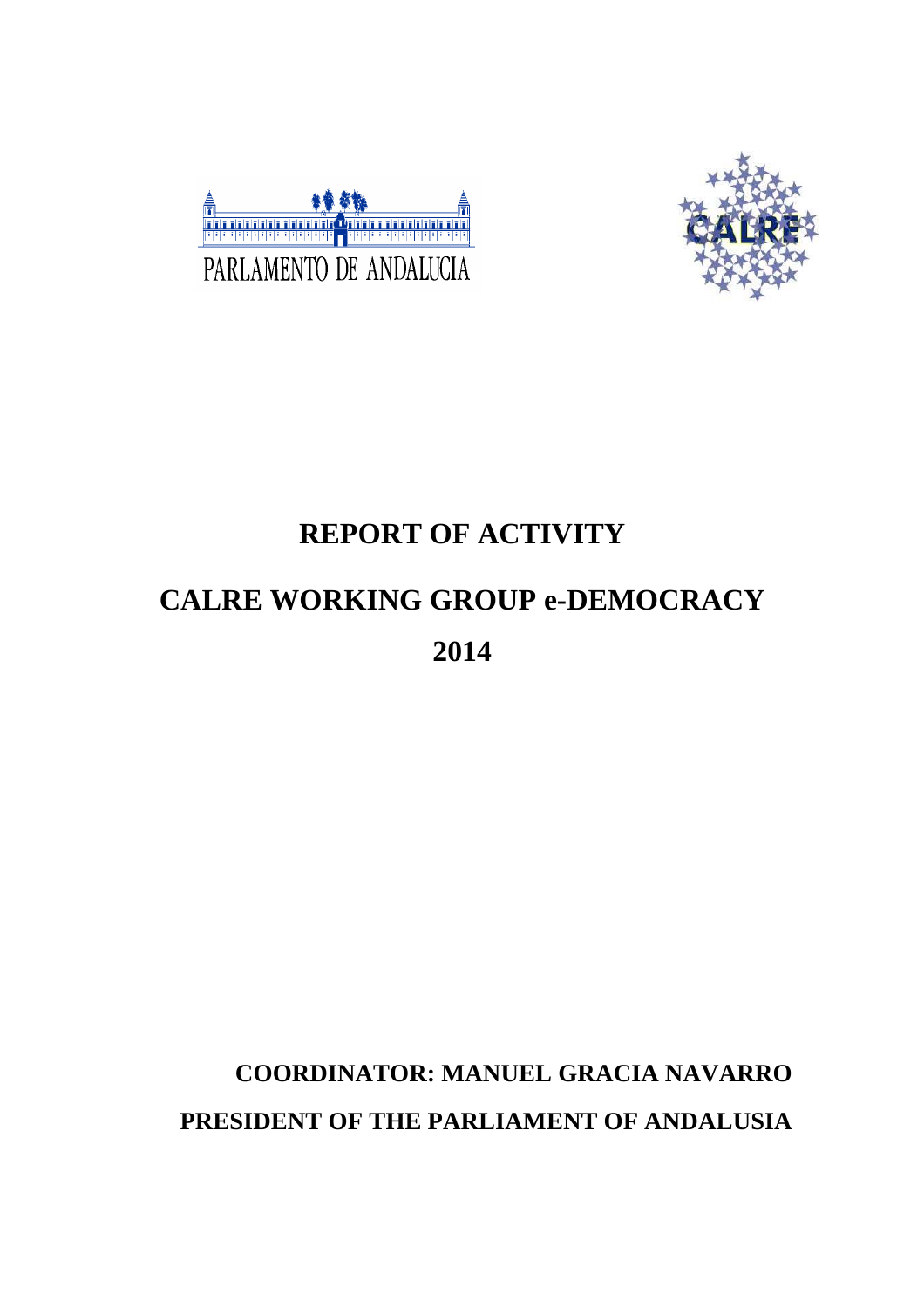#### **I. INTRODUCTION**

During the Plenary Assembly of CALRE in Brussels on 21 and 22 October 2013, the President of the Parliament of Andalusia, Mr. Manuel Gracia Navarro, took the responsibility and commitment to continue to coordinate for the second consecutive year, the Working Group e-Democracy, with the support and confidence of the parliaments of CALRE.

Determined to continue to advance the development of e-democracy with the ultimate aim of improving European democracy and the legitimacy of its institutions, with the work done by all participating parliaments and all input on experiences and best practices, the work of the Working Group edemocracy is summarized in this Annual report 2014.

#### **II. WORK UNDERTAKEN**

The work done in 2014 has been intense and productive, given the variety of actions that have taken place, which follow:

## **1. Diffusion Group Process and registration of parliaments as group members**

This year we have managed to increase the number of participating parliaments of 15 in 2013 to **18 members of the group in 2014**.

We thank these parliaments participation, contributions and availability for further progress in the field of e-Democracy.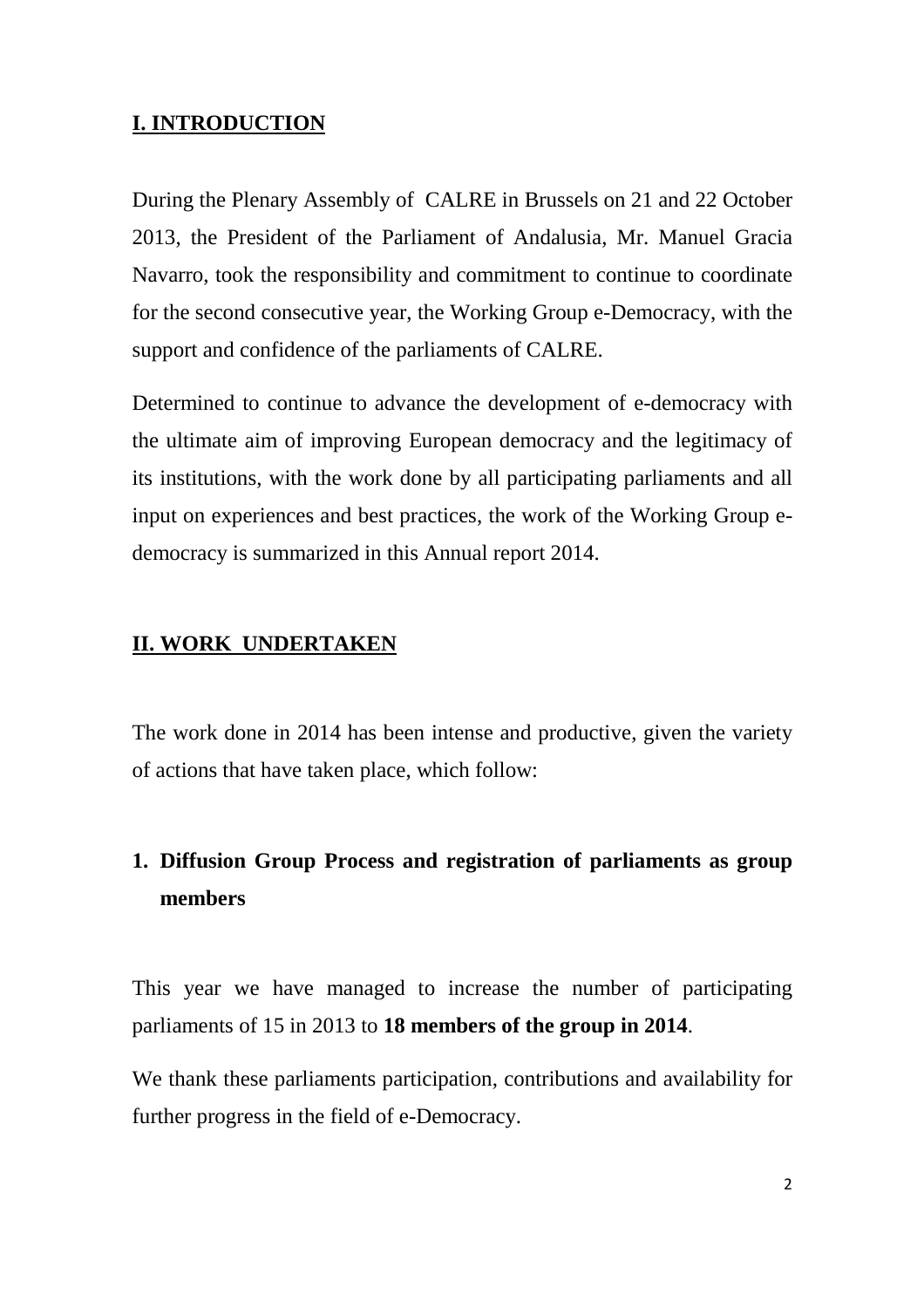#### **2. Working Plan 2014**

This document, which describes the composition of the 18 Presidents of participants in the Working Group parliaments, has nine objectives to score the goals that we propose as a group and two lines of activity to achieve those goals. The lines of action of the Working Plan were:

**1) Analysis of good practice and innovative projects of e-Democracy**, transparency and citizen participation in parliaments of CALRE

**2) System of e-Democracy** with objectives targeted at each stage of the e-Democracy

#### **3. Questionnaire on best practices in e-Democracy at the parliaments of CALRE**

This questionnaire is the working tool used to analyze developments in the field of e-democracy between 2013 and 2014 using the indicators of the study in 2013 and obtaining the comparative.

The second part was to get the opinion of parliaments to establish a **System of e-democracy** with specific initiatives, measured with indicators of feasibility, cost, effectiveness, opportunity, innovation, impact on generating proximity to citizens and recovery of public trust.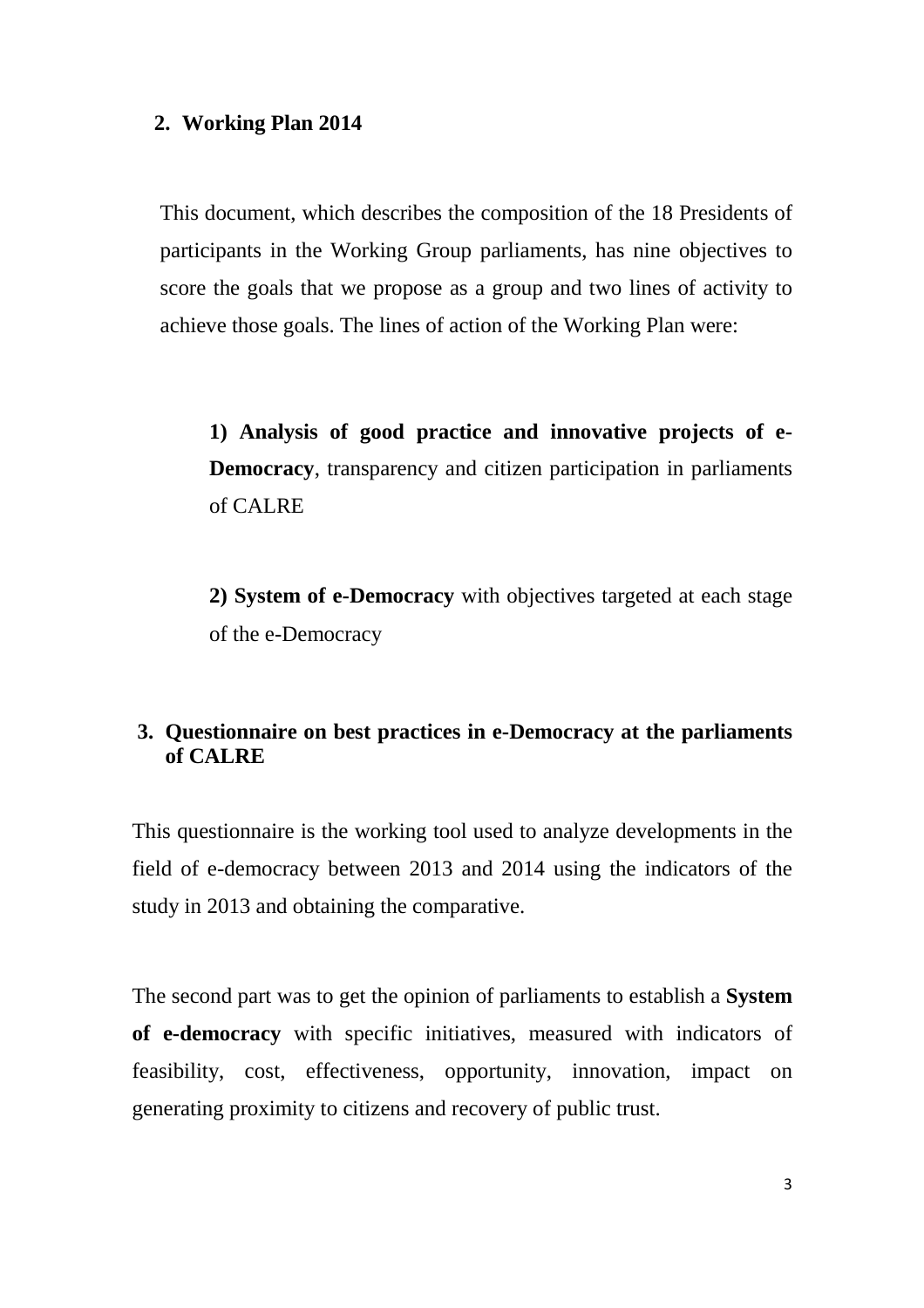The third and final part of **Innovative Projects in e-democracy and transparency and citizen participation** was to share the know-how of the participating parliaments and to create synergies in e-Democracy.

### **4. Report on best practices and innovative projects on e-Democracy and Transparency in the parliaments of CALRE**

This report is a considerable qualitative step, given the discovered results in just one year most indicators show positive growth, doubling in certain strategic measures the percentage of parliaments that have already developed the e-Democracy initiatives. This result is a boost for further work considering all that we can move forward in this area all the parliaments of CALRE.

The content of sections of the report is as follows:

#### *PART I: European Study of Evolution on e-Democracy*

- **I. Phase of Information about on web contents**
- **II. Phase of e-Consultation**
- **III. Phase of e-Participation**
- **IV. Phase of e-Vote**
- **V. Attracting Young people to Politics**

#### *PART II: System on e-Democracy and Best practices*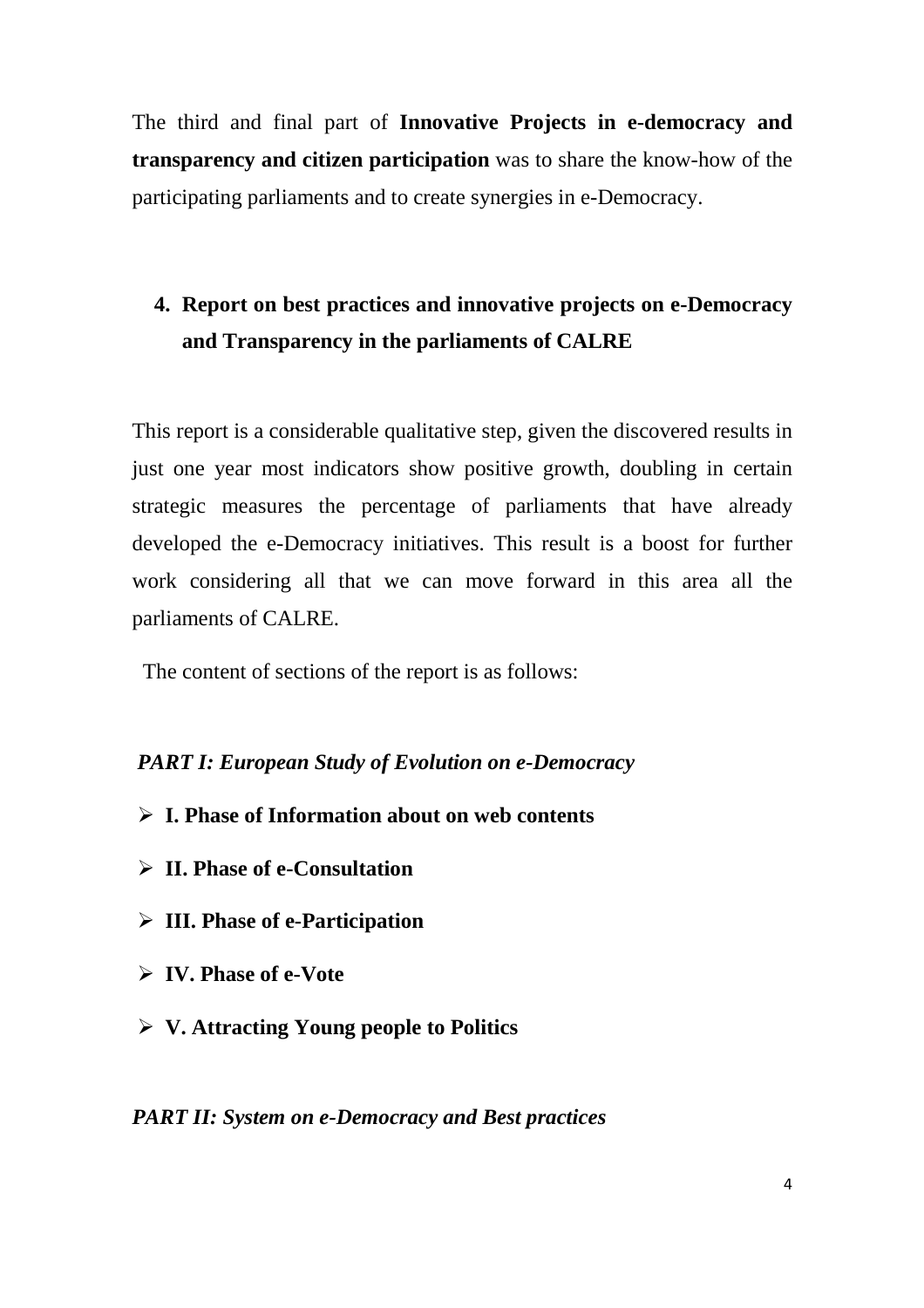#### *PART III: Innovative Projects on e-Democracy and Transparency*

- **Innovative Projects on e-Democracy**
- **Innovative Projects on Transparency**

*PART IV. Conclusions*

## **5. Working Group Meeting and Seminar on e-Democracy in the Parliament of Andalusia**

At the meeting we have presentations from **experts in the field** as Manuel Villoria, Professor of Political Science and Public Administration at the Rey Juan Carlos University in Madrid, following the objective of establishing relationships with experts in e-Democracy from the Universities of our 2014 Working Plan.

In the seminar we have the interesting speech of the **Councilor of the Presidency of the Regional Government of Andalusia, Manuel Jiménez Barrios**, explaining the contents of the approved **Public Transparency Law of Andalusia**, vanguard and innovation legislation. This Law provides for the establishment of a Transparency Portal that will allow citizens to access all the information to move towards a better democracy.

Also unlike the Seminary in 2013, we were honored to hear presentations on Best Practices in e-Democracy of the National Assembly for Wales by his deputy Peter Black and the Legislative Assembly of the Autonomous Region of the Azores by Sandra Costa, General Secretary of the assembly.